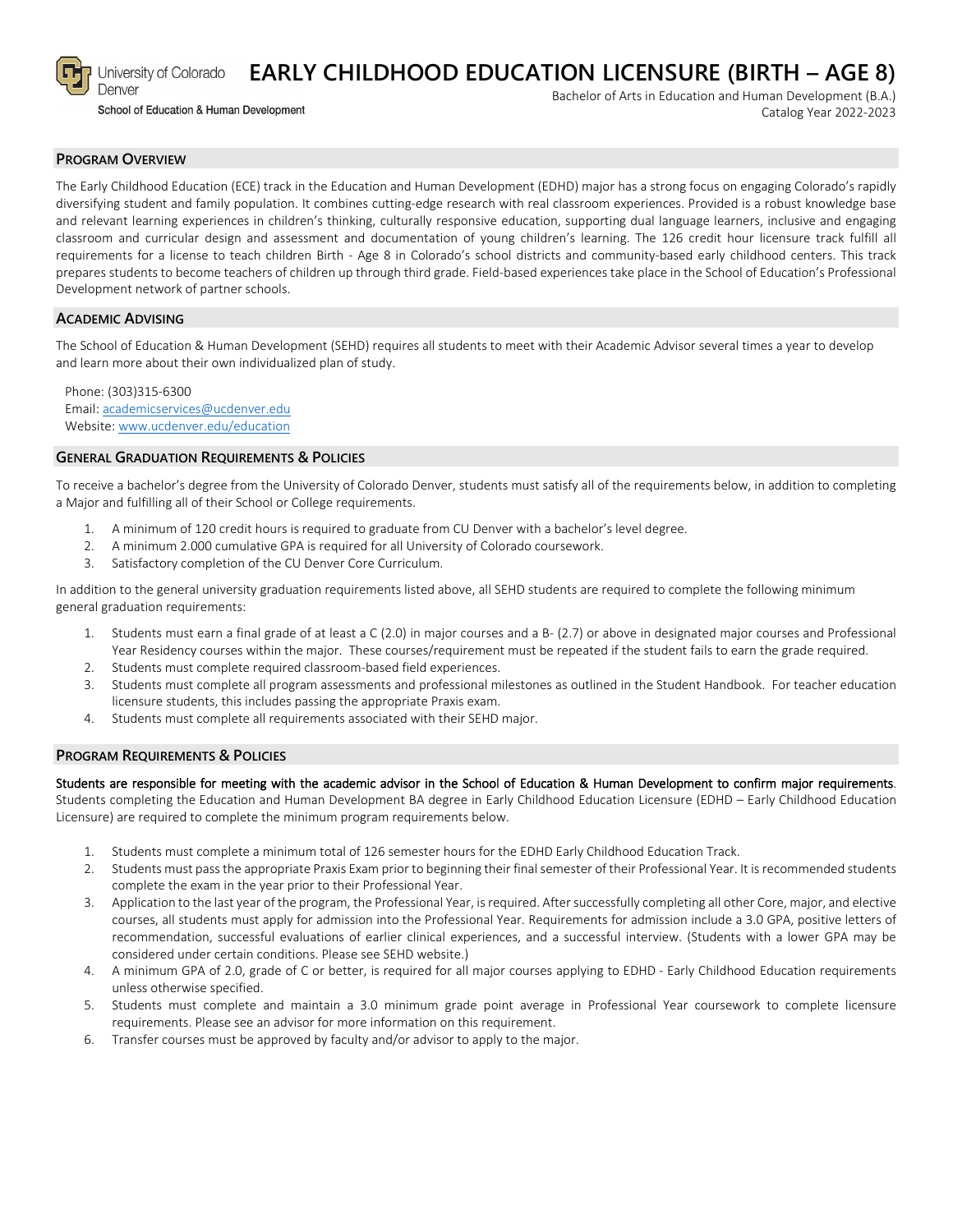

# **EARLY CHILDHOOD EDUCATION LICENSURE (BIRTH – AGE 8)**

School of Education & Human Development

University of Colorado

Bachelor of Arts in Education and Human Development (B.A.) Catalog Year 2022-2023

| Courses                                                                                                                                                                | Credits        | <b>Notes</b>                                                                              |
|------------------------------------------------------------------------------------------------------------------------------------------------------------------------|----------------|-------------------------------------------------------------------------------------------|
| * Course prerequisites change regularly. Students are responsible for consulting advisors and the class schedule in the student portal for prerequisite information. * |                |                                                                                           |
| CU Denver Core Curriculum Requirements                                                                                                                                 | $34 - 37$      | <b>CU Denver Core Curriculum Requirements</b>                                             |
| <b>EDHD - Elementary Education Requirements</b>                                                                                                                        | 60             |                                                                                           |
| INTE 2000 Digital Teaching and Learning                                                                                                                                | 3              |                                                                                           |
| HDFR 2110 Child Ecology or HDFR 3050 Children's Thinking & Assess                                                                                                      | 3              |                                                                                           |
| CLDE 2000 Foundations of Culturally & Linguistically Diverse Edu                                                                                                       | 3              | † Education Licensure Course                                                              |
| MTED 3040 Mathematics for Elementary Teachers                                                                                                                          | 3              | † Education Licensure Course                                                              |
| ECED 2000 ECE as a Profession                                                                                                                                          | 3              |                                                                                           |
| EDFN 4010 Social Foundations & Cultural Diversity in Urban Education                                                                                                   | 3              | *Prerequisite: 27+ credit hours completed; † Education Licensure Course                   |
| ECED 4060 Working with Families, Professionals, and Communities                                                                                                        | 3              | *Prerequisite: 27+ credit hours completed                                                 |
| ECED 4030 Nutrition, Health, and Safety                                                                                                                                | 3              | *Prerequisite: 27+ credit hours completed                                                 |
| ECED 4040 Administration of ECE Programs                                                                                                                               | 3              |                                                                                           |
| ECED 4650 Dual Language Learners                                                                                                                                       | $\overline{3}$ |                                                                                           |
| ECED 4102 Develop Appropriate Curriculum Methods and Techniques                                                                                                        | 3              |                                                                                           |
| ECED 4202 Child Guidance and Classroom Community                                                                                                                       | 3              | *Prerequisite: 57+ credit hours completed                                                 |
| Clinical Field Experience Block: Community-Based                                                                                                                       | 6              | # Clinical Field Experience Block                                                         |
| EDHD 1930 Community Based Field Experience & Seminar                                                                                                                   | 3              | † Education Licensure Course; ‡ Clinical Field Experience Block                           |
| EDFN 1000 Equity, Rights & Education                                                                                                                                   | 3              | Satisfies CU Denver Core Social Science Requirement;<br># Clinical Field Experience Block |
| Clinical Field Experience Block: Infants & Toddlers                                                                                                                    | 6              | *Prerequisite: EDHD 1930; ‡ Clinical Field Experience Block                               |
| ECED 2930 Infant / Toddler Field Experience & Seminar                                                                                                                  | 3              | + Education Licensure Course; # Clinical Field Experience Block                           |
| ECED 4070 Development of Infants & Toddler                                                                                                                             | 3              | # Clinical Field Experience Block                                                         |
| Clinical Field Experience Block: Learning & Development                                                                                                                | 12             | *Prerequisite: EDHD 1930; # Clinical Field Experience Block                               |
| EDHD 2930 Learning & Development Field Experience & Seminar                                                                                                            | 3              | † Education Licensure Course; ‡ Clinical Field Experience Block                           |
| LCRT 3720 Introduction to Writing Development & Teaching                                                                                                               | 3              | # Clinical Field Experience Block                                                         |
| LCRT 4710 Primary Literacy for Diverse Learners Pre K - 3rd Grade                                                                                                      | 3              | # Clinical Field Experience Block                                                         |
| ECED 4200 Assessment ECE Classrooms                                                                                                                                    | 3              | # Clinical Field Experience Block                                                         |
| <b>Estimated General Electives</b>                                                                                                                                     | $7 - 10$       | General Elective credits will vary; consult with advisor                                  |
| <b>Professional Year Courses</b>                                                                                                                                       | 28             | § Professional Year (separate admission required; see note below)                         |
| LCRT 4000 Elementary Literacy Instruction & Assessment PK-2                                                                                                            | 3              | + Education Licensure Course; § Professional Year                                         |
| MTED 4002 Elementary Mathematics Teaching I                                                                                                                            | 3              | + Education Licensure Course; § Professional Year                                         |
| SCED 4004 Elem Science Teaching                                                                                                                                        | 3              | + Education Licensure Course; § Professional Year                                         |
| UEDU 4040 Planning for Learning                                                                                                                                        | 3              | + Education Licensure Course; § Professional Year                                         |
| UEDU 4050 Capstone                                                                                                                                                     | 3              | + Education Licensure Course; § Professional Year                                         |
| SPED 4030 Understand (dis)Ability                                                                                                                                      | 3              | + Education Licensure Course; § Professional Year                                         |
| ECED 4931 Internship & Learning Community I                                                                                                                            | 2              | + Education Licensure Course; § Professional Year                                         |
| ECED 4932 Internship & Learning Community II                                                                                                                           | $\overline{2}$ | † Education Licensure Course; § Professional Year                                         |
| ECED 4933 Internship & Learning Community III                                                                                                                          | 6              | + Education Licensure Course; § Professional Year                                         |
| <b>Total Program Hours:</b>                                                                                                                                            | 126            |                                                                                           |

† Education Licensure Course: requires minimum grade of B- or higher

## ‡ Clinical Field Experience Block:

- All courses in a clinical field experience block must be taken together, in the same semester
- Field experience paperwork deadlines:
	- $\circ$  Fall placement = 4/1 Priority deadline; 4/15 Final deadline
	- o Spring placement =  $11/1$  Priority deadline;  $11/15$  Final deadline
- § Professional Year: Admission to Professional Year required
	- Requirements for admission to Professional Year include:
		- o A minimum GPA of 3.0 in major coursework
		- o Successful completion of all other coursework (including Core, major, and elective requirements)
		- o Successful completion of the application and interview process
		- o Taking the appropriate Praxis exam (students *must* pass the Praxis prior to beginning their final semester)
		- Professional Year application deadlines:
			- o Fall start = 2/15 deadline
			- $\circ$  Spring start = 10/1 deadline